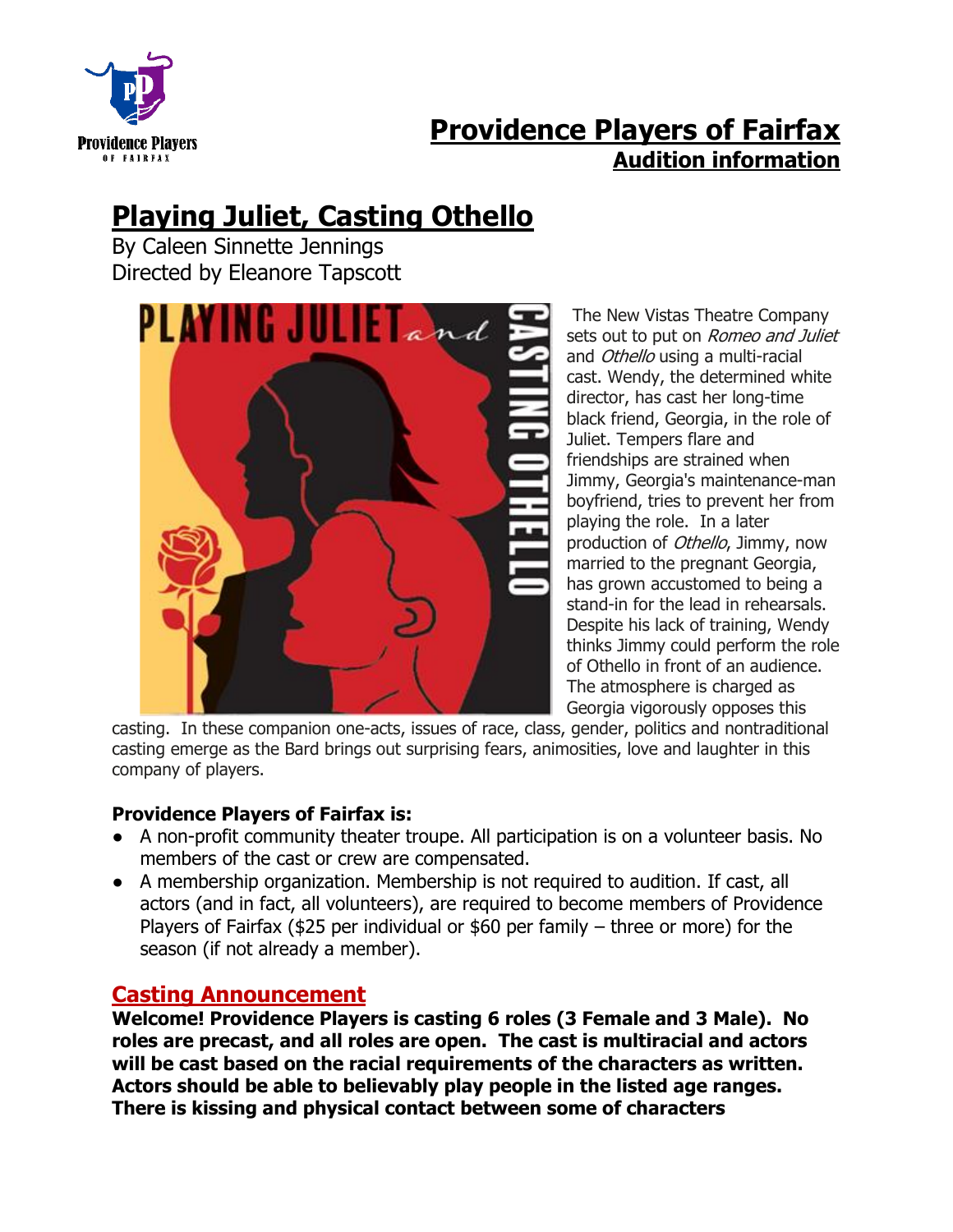**All those auditioning for this production, and all those cast or working as part of the production team must be vaccinated. Please have your vaccine card or photo copy available when you arrive.** 

### **Audition Dates & Times**

**Monday, April 4 (1-hour slots) 6:30pm 7:30pm 8:30pm**

**Tuesday, April 5 (1-hour slots) 6:30pm 7:30pm 8:30pm**

#### **Callbacks, if needed, are by appointment only, Wednesday, April 6**

Auditions will take place in groups in one-hour increments. Please RSVP to [info@providenceplayers.org](mailto:info@providenceplayers.org) and indicate the date and time you wish to audition. Groups are filled on a first come first serve basis. QUESTIONS? Email us at [info@providenceplayers.org](mailto:info@providenceplayers.org)**.**

The Director reserves the right to extend the audition period pending initial audition response.

#### **Audition Location**

**Italian Cafe 7161 Lee Hwy., Falls Church, VA 22046** Auditions will be held in the back room of the restaurant.

#### **Performance Dates and Times**

**Preview:** June 9, 2022; 7:00 pm **Evening Performances:** Thursday, Friday, Saturday; June 10 – 25, 7:30 pm **Matinees:** Sundays, June 12 & 19, 2:00 pm

#### **About the Director: Eleanore Tapscott**

Eleanore Tapscott is a classically trained actress and director who has worked with various metro-DC theatres. She is also the executive director of the Actors Center, a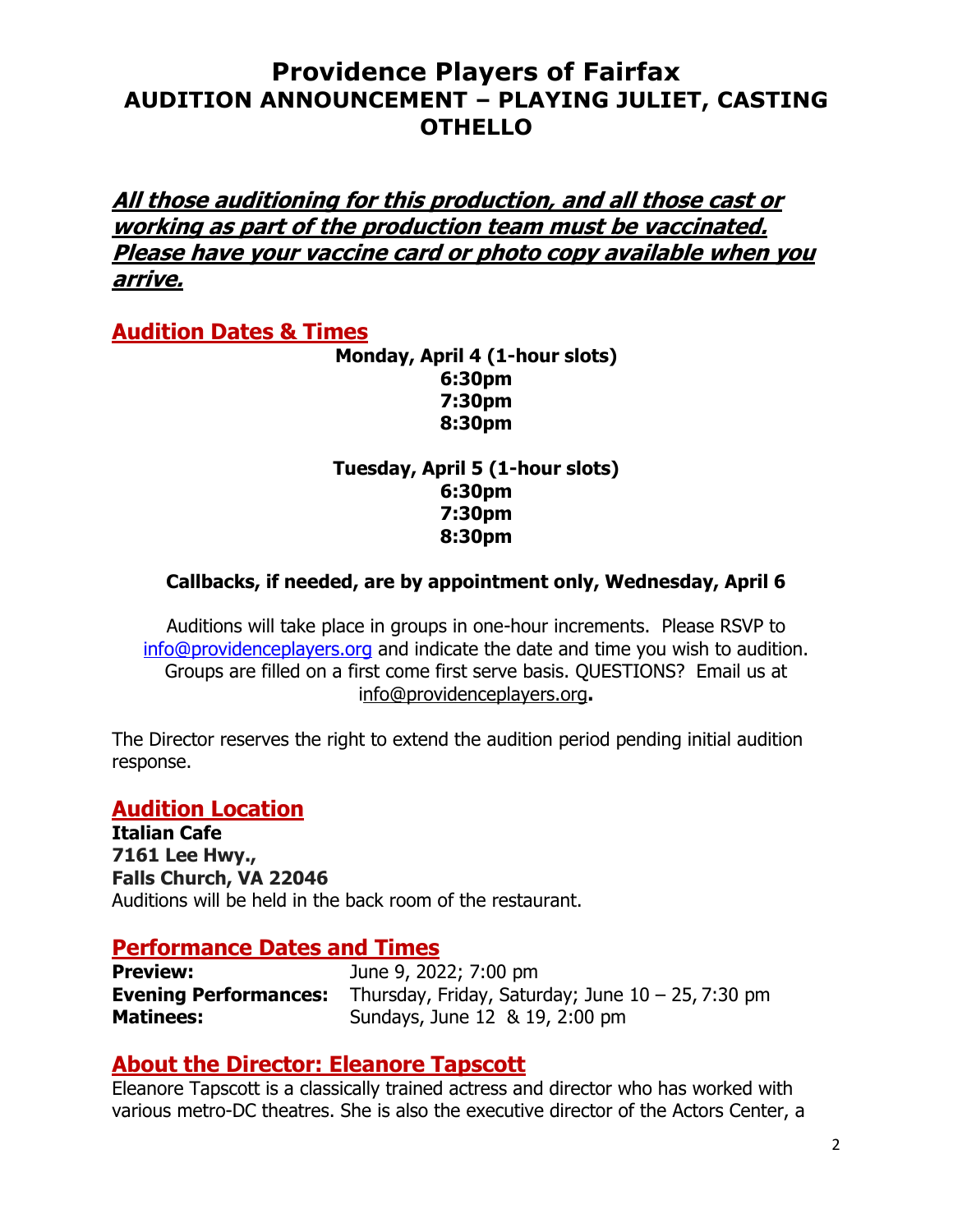nonprofit service organization created by and for actors in Washington, DC, Maryland, and Virginia. Previous productions include Radio Golf for Peace Mountain Theatre, The Fantasticks and Fences for Little Theatre of Alexandria, The Bluest Eve for Dominion Stage, and By the Way, Meet Vera Stark for Colonial Players, Leading Ladies for Vienna Theatre Company, Bus Stop and The Count of Monte Cristo for ACCT.

### **From the Director, Eleanore Tapscott**

This play reminds me of my early days as young actress auditioning and trying to get cast in classical plays not only because it was my training but because I loved the language of Shakespeare, Moliere, Shaw, et al. I found and appreciated those directors who were open to what was then called nontraditional casting and also ran into more than a few directors who kindly told me my acting was fine but I was not your typical ingenue and that roles for me in classical theatre would be those of maids and servants. I find this play extremely relevant today as theatres consider how to incorporate diversity and inclusion initiatives in front of and behind the curtain. Playing Juliet/Casting Othello runs the gamut of emotions as the multi-ethnic company of New Vistas Theater deal with race and relationships while rehearsing two of the Bard's most famous works. In *Playing Juliet* (PJ), the cast finds itself at odds with their leading lady, who can't quite reconcile Shakespeare's ideal of beauty with her own dark skin. Seven months later, issues of race and troubled love threaten to halt production while they're Casting Othello.

REHEARSALS: Download a copy of the Theater Access Schedule for this show. This is NOT the specific rehearsal schedule (which will be supplied by the Stage Manager), but it will give you an idea for the commitment you are making – rehearsal space and performance – and how to identify conflicts.

A copy of the preliminary stage rehearsal schedule is included with this announcement and will be available online and at auditions. **First readthru will be scheduled the week of April 11 and will be in-person. In addition to the stage rehearsal schedule, additional full cast readings/text work of the play will take place, via Zoom, evenings the weeks of April 18 and 25.** Additional in-person rehearsals will be held the week of May 2. Unless indicated otherwise, all other rehearsals will happen at the James Lee Community Center. Rehearsals will be held in the evenings roughly from 6:30/6:45 to 9:45pm. and on Saturdays and Sundays as indicated.

Please come to auditions prepared to list any availability conflicts with rehearsal or the performance schedule. Space is provided on the audition form for this purpose.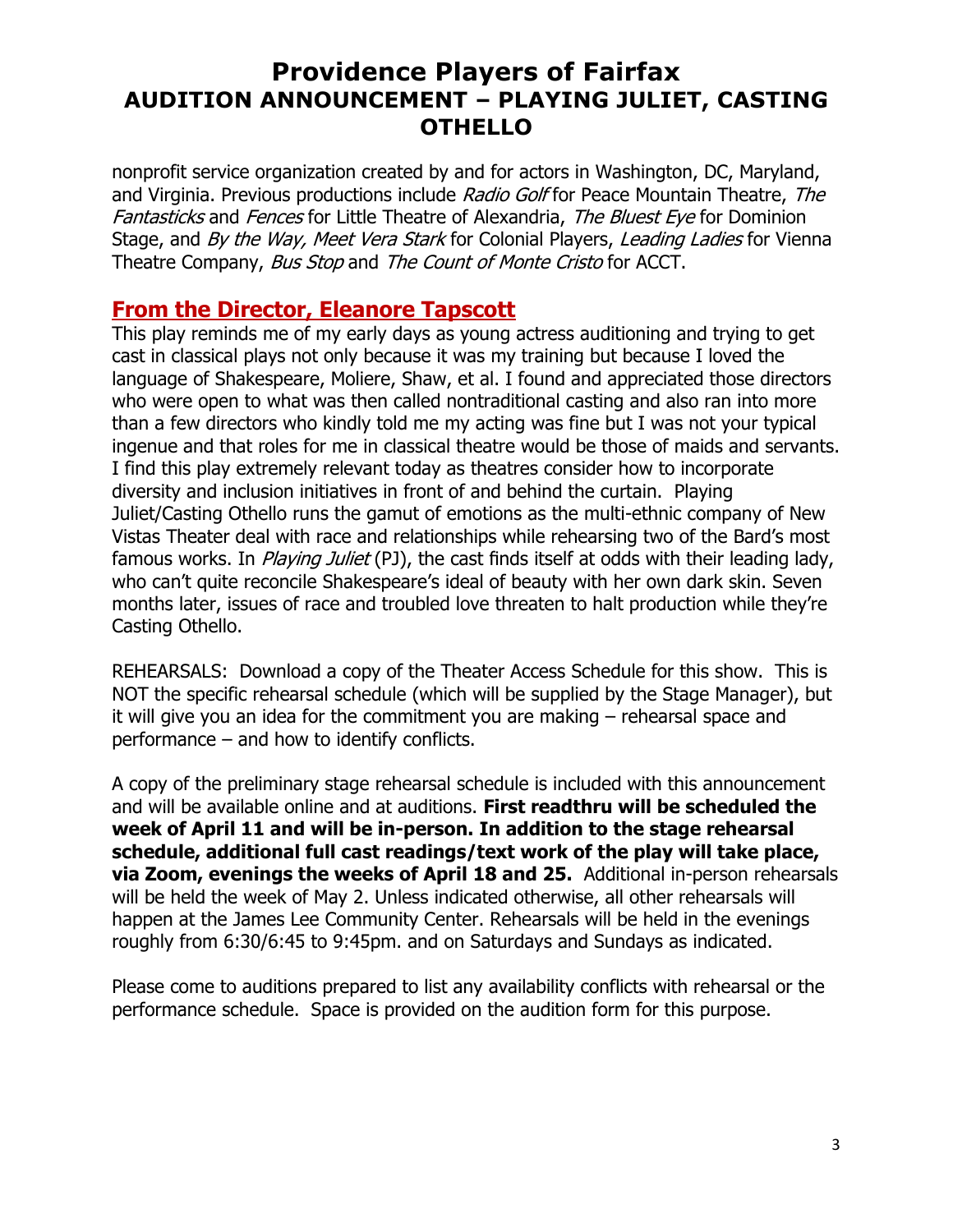### **About the Play**

#### **PLACE**

New Vistas, a tiny theatre outside of a major U.S. city.

#### **Time**

The present

### **Characters**

Notes on character ages: Actors should be able to believably play people in the listed age ranges. PJ = Playing Juliet (first act of the show);  $CO =$  Casting Othello (second act of the show).

LORRAINE: Female, light-skinned African American, plays NURSE (PJ) and BIANCA and Production Stage Manager (CO), 20's-30's

CHRIS: Male, Caucasian, plays ROMEO (PJ) and CASSIO and Director (CO), 20's-30's. Eager to prove himself after a disappointing sojourn in Hollywood.

WENDY: Caucasian, plays Director (PJ) and DESDEMONA (CO), Early 30's. Overly anxious to make a statement with her production of Romeo and Juliet.

GEORGIA: Female, dark-skinned African-American, plays JULIET (PJ) and EMILIA (CO), 20's-30's. Seriously concerned about her acting career and playing Juliet because her boyfriend does not support her interest in theatre and because she does not fit the 'traditional' image of an ingenue.

DAVID: Male, Caucasian, plays CAPULET and Production Stage Manager (PJ) and IAGO (CO), experienced classical actor and director. 40's. Has serious concerns with Wendy's direction of Romeo and Juliet.

JIMMY: Male, African-American, Georgia's boyfriend, smart, working class non-actor, 30's. Has no tolerance for theatre until he is bitten by the bug while standing in for Othello.

### **Additional Audition Information/Instructions:**

● **HOW WE WORK**: Most Providence auditions have actors up and down to read multiple times in multiple combinations and scenes. Most actors find this fun. As space allows, you will be able to watch the auditions. You may be asked to go outside with audition partners and work a bit on a scene. We will do our best to